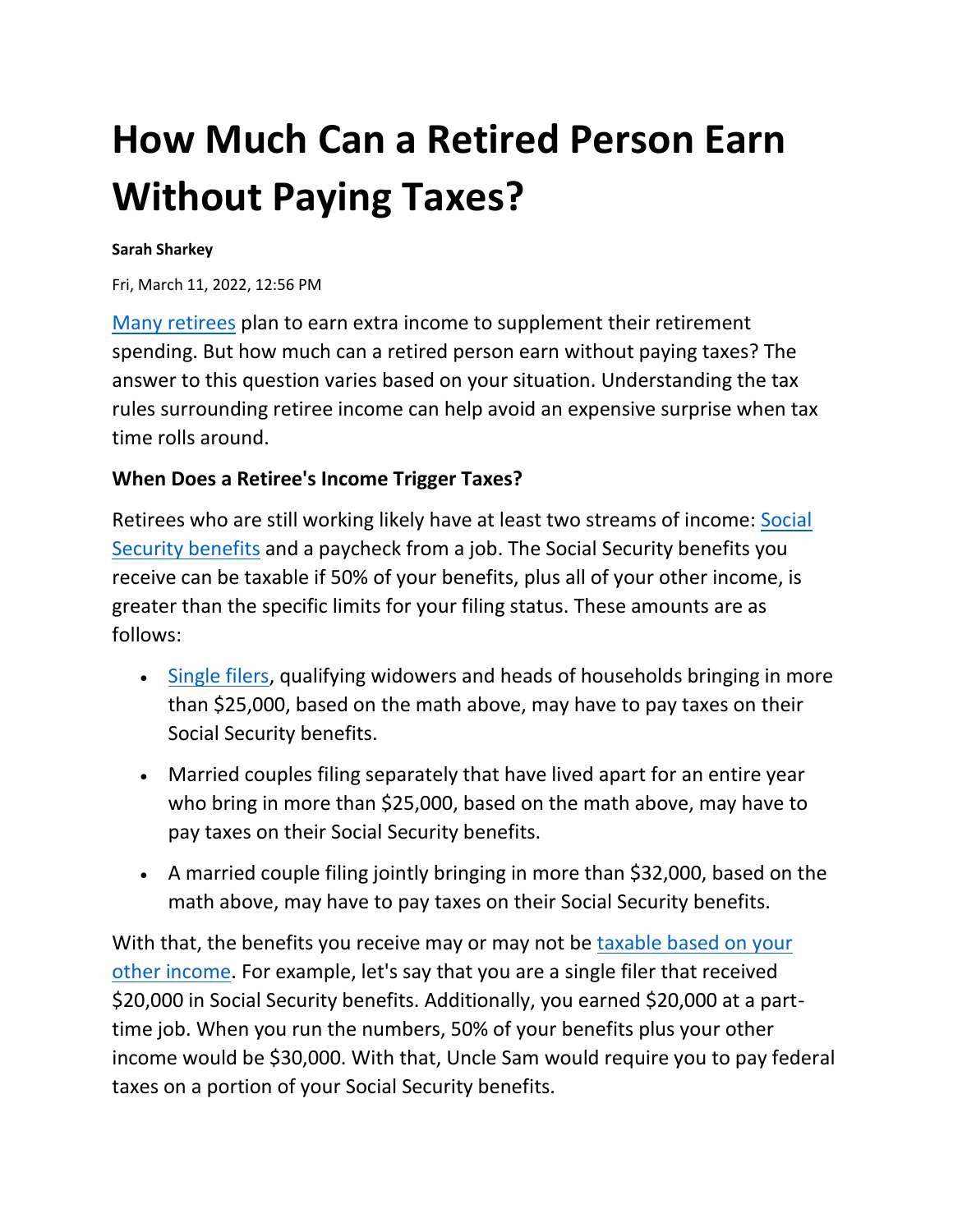As another example, let's say a [married couple filing jointly](https://smartasset.com/financial-advisor/tax-filing-status) receives Social Security benefits of \$20,000. You also bring in \$20,000 through other sources. With that, 50% of your benefits plus your other income would be \$30,000. That's less than the base amount for married couples filing jointly. So, you wouldn't have to pay federal income tax on any of your Social Security benefits.

Take the time to run the numbers on your unique situation to find out how much you can earn before you are taxed on that income.

# **How Will Your Social Security Be Taxed?**

How Much Can a Retired Person Earn Without Paying Taxes?

If a portion of your Social Security benefit is taxable, there's no avoiding the federal income tax. But you won't pay taxes based on your entire Social Security benefit. Instead, you will pay taxes on 50% or 85% of your total Social Security amount.

If you're a single filer with an income between \$25,001 and \$34,000, you'll pay taxes on 50% of your Social Security benefits. But as a single filer who has a total income of more than \$34,000, you'll pay taxes on 85% of your Social Security benefits.

Married couples filing jointly with an income between \$32,001 and \$44,000, you'll pay taxes on 50% of your Social Security benefits. But as a married couple filing jointly that has a total income of more than \$44,000, you'll pay taxes on 85% of your Social Security benefits.

### **Exceptions to This Rule**

Every rule has an exception. In this case, filers in certain states need to be aware of their state's tax requirements.

There are 12 states that [tax Social Security benefits.](https://smartasset.com/retirement/is-social-security-income-taxable) These include Colorado, Connecticut, Kansas, Minnesota, Missouri, Montana, Nebraska, New Mexico, Rhode Island, Utah, Vermont and West Virginia. However, almost every one of these states allows for some kind of deduction, credit or income limit to minimize the tax burden at a state level.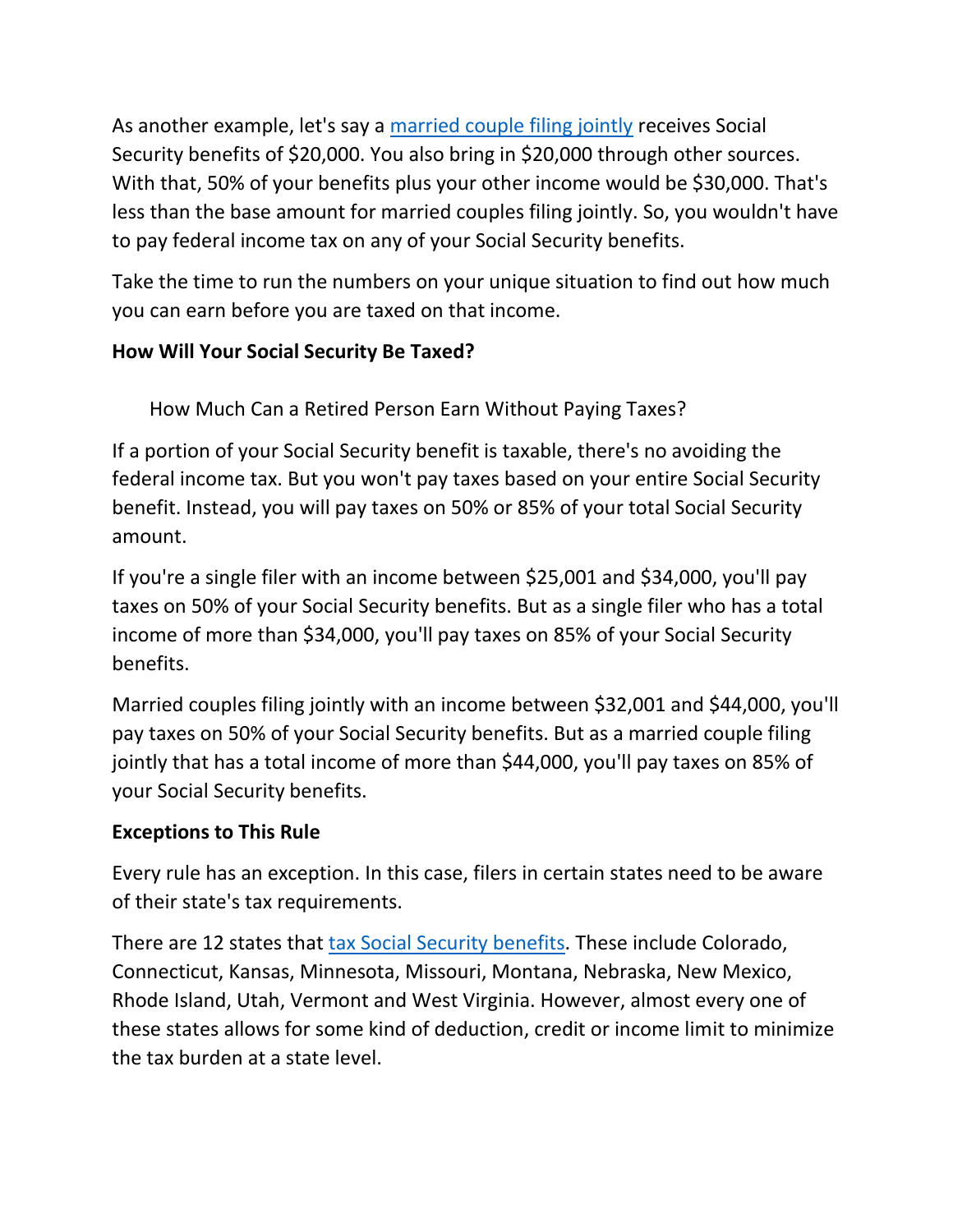New Mexico doesn't provide a way to minimize the burden. Instead, you'll pay state taxes on all of the Social Security income taxed at a federal level.

## **Can Retirees Ever Stop Filing Taxes?**

Filing your taxes is often an unwelcome chore. In some cases, there may be a point in your golden years when you can stop filing and paying taxes altogether. So how much can a retired person earn without paying taxes or even filing their taxes? For retirees 65 and older, here's when you can stop filing taxes:

- Single retirees who earn less than \$14,250
- Married retirees filing jointly, who earn less than \$26,450 if one spouse is 65 or older or who earn less than \$27,800 if both spouses are age 65 or older
- Married retirees filing separately who earn less than \$5
- Retired heads of household age who earned less than \$20,500
- Retired qualifying widowers who earned less than \$26,450

For those with an income below the listed thresholds, you may not have to pay taxes. But even if you don't have to file your taxes, it's usually your best interest to file anyways. That's because you might qualify for a tax return, which could represent a [big boost for your budget.](https://smartasset.com/mortgage/budget-calculator)

If you aren't sure whether or not you can stop filing taxes, the [IRS has a helpful](https://www.irs.gov/help/ita/do-i-need-to-file-a-tax-return)  [tool](https://www.irs.gov/help/ita/do-i-need-to-file-a-tax-return) to help you find out. But talk to a financial advisor before deciding to skip filing your taxes. It could mean missing potential benefits.

### **Bottom Line**

Retirement can be expensive. But depending on your income, you may be able to save on tax costs. It is possible to earn money during retirement and not have to pay taxes on the earnings. Just be aware of what the limits are, given your own situation. Also, check in with the tax code changes regularly because there are frequent changes to the rules.

### **Retirement Tax Planning Tips**